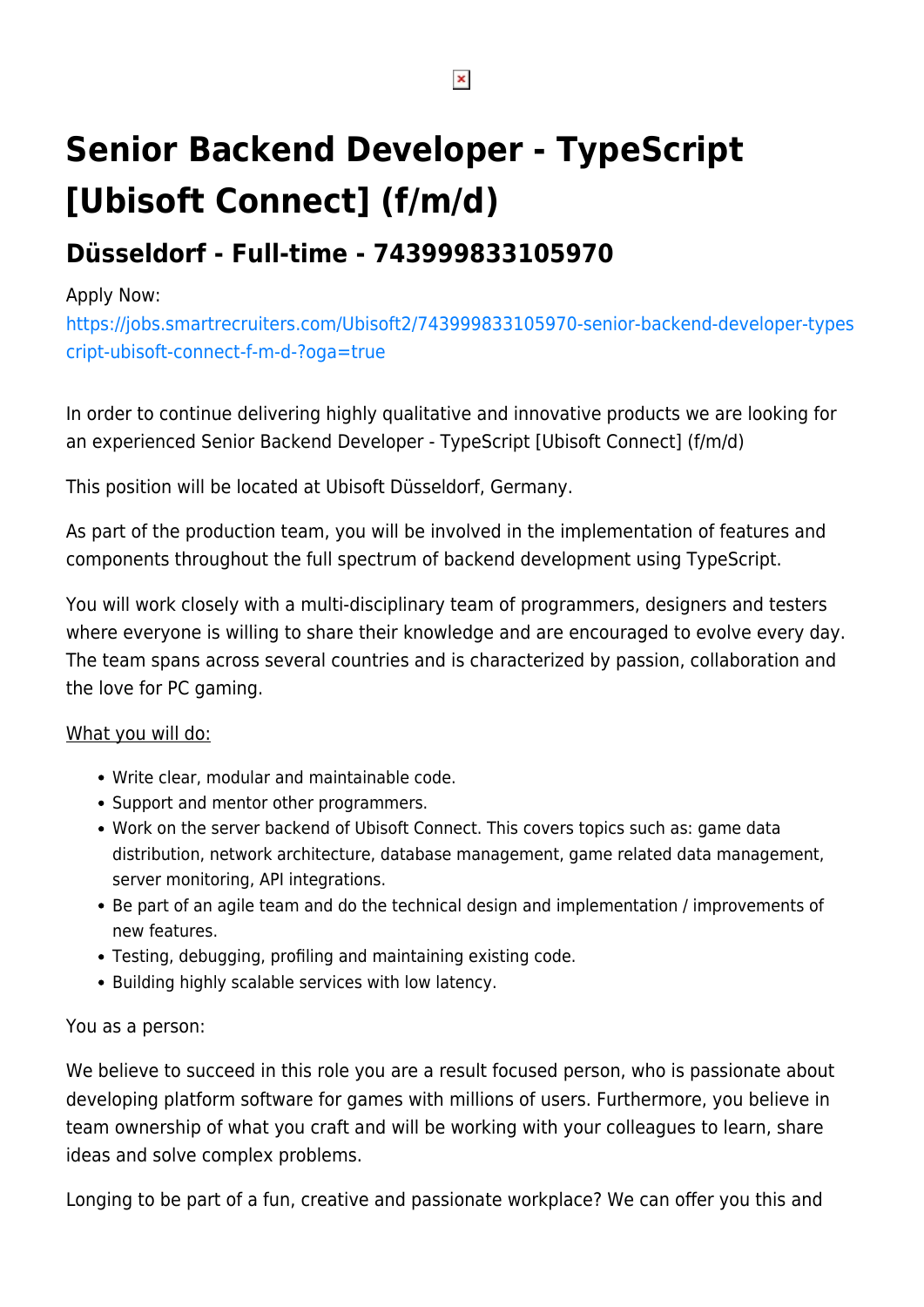more in an open and friendly environment where you will work with some of the best craftsmen in the industry. Are you up for it? Come aboard for the ride!

## What you bring:

- Excellent skills in TypeScript
- Knowledge in at least one of following: Backend Services, Network Architecture, Microservices, node.js
- 6+ years of professional programming experience
- Experience with common testing frameworks (e.g., Jest)
- Knowledge of  $C++$ ,  $C#$ , .NET Core or databases is a bonus.

# Also nice to have:

- Python
- REST
- NoSOL
- $qRPC$
- Network Security
- AWS & Cloud Technologies
- CI/CD

## What to send our way:

- Your CV, highlighting your education, experience, and skills
- A cover letter including your earliest starting date, expected salary and why you would like to join us

# Your benefits:

- Relocation and Visa Support
- 26 days paid vacation per year. Additionally, you will get half a day off on Christmas Eve and New Year's Eve and 11 bank holidays
- Our Ubisoft Blue Byte Academy offers multiple opportunities for you to discover your full potential and develop yourself in various areas.
- Opportunities for growth on your desired career path: Leadership training, workshops, guest speakers from the industry, online Ubisoft learning platform, coaches, Experts and library.
- German classes for free. Main language in the studio is English.
- Company Pension Scheme
- Up to 350€ childcare support per child per month.
- Discounted Games and all games on Ubisoft Connect for PC
- Gym Subsidy. We contribute 50% (up to a maximum amount of 25€) towards the monthly cost of a gym membership of your choice.
- Monthly Mobility Budget. 80€
- All Legal residents of Germany are entitled to free public healthcare